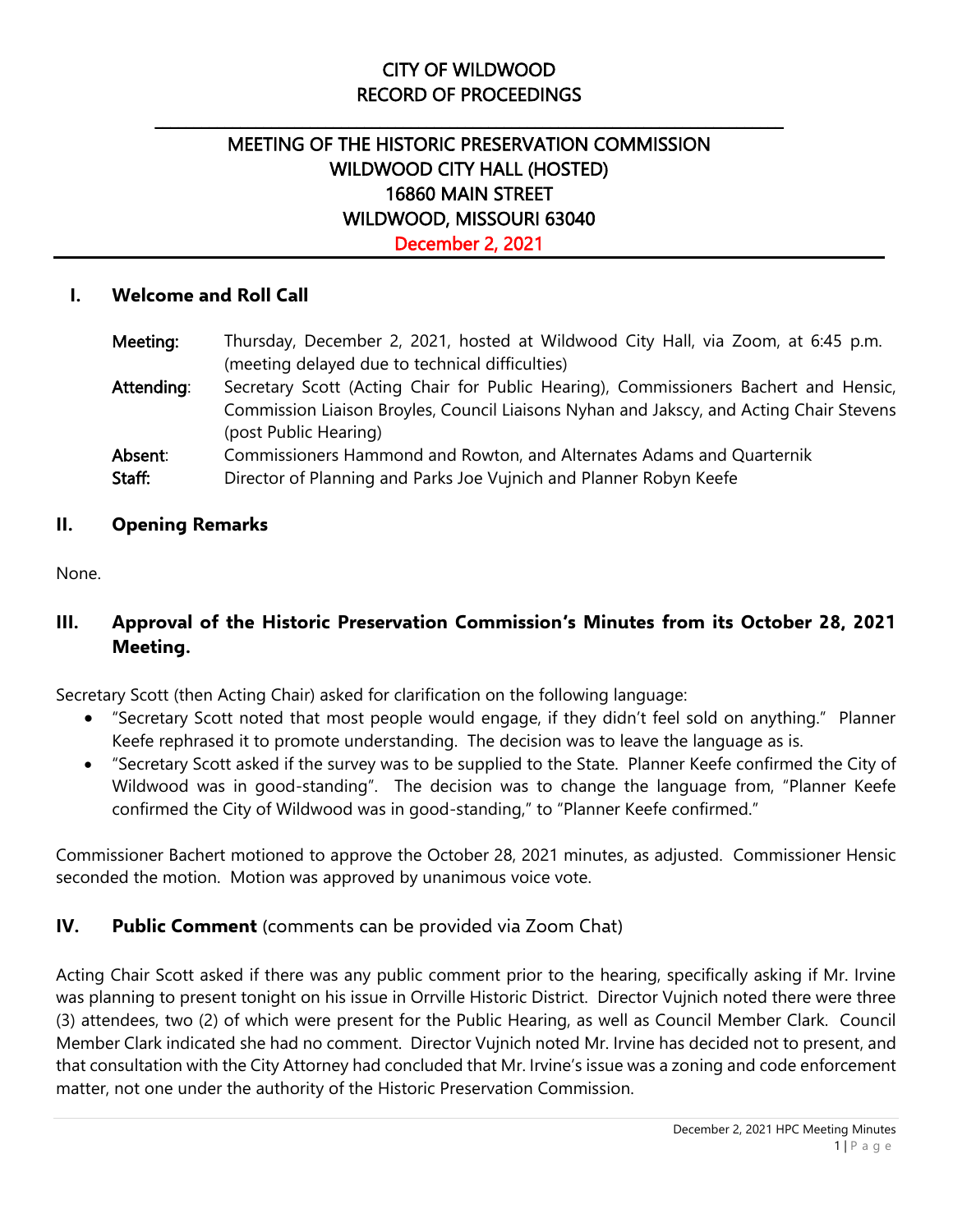No public comment was therefore provided.

#### **V. New Business**

#### **A. Ready for Action – Two (2) Items**

1. **H.R. 1-21 The Marianist Province of the U.S., c/o Merle Wilberding and Chris Conard, 4425 West Pine Boulevard, St. Louis, Missouri 63108** - A request to remove a family retreat lodge, which is located at 4000 State Route 109 (Locator Number: 26V310045), known as *Marycliff (formerly Woodcliff)*, c. 1905, per St. Louis County Tax Records, c. 1891, per City of Wildwood's Historic Building Inventory [Survey 2014-15, Updated July 2019, Page 120 of 343], from the City's Historic Register. This tract of land is zoned NU Non-Urban Residence District. The property owners have applied to rescind the Wildwood Historic Registry designation (Ordinance #2475), noting the original plans to renovate and preserve Marycliff are no longer feasible. The owners are entitled to remove the property from the list, given the designation was not in conjunction with a historic zoning district or overlay, or in conjunction with an ordinance expressly granting economic or regulatory incentives. **(Ward Six)**

Director Vujnich, read the request into the record and introduced the pertinent codes and materials, including the Department's file on the item. Planner Keefe then gave a slide presentation, noting the history of the designation to the Wildwood Historic Register and the process for removal of it, and then providing a history of the area and reviewing photographs taken at the Staff site visit.

Secretary Scott asked who did the stain glass window depicted in the presentation and some of the art inside the building.

Chris Conard introduced himself as the attorney representing the Marianists. He noted the reason the Province was removing the property from the historic register was as follows: the original goal was to renovate the building and utilize it for the Engage Discovery Program for couples anticipating getting married or seeking spiritual renewal. He noted the facility was not adequate for this purpose, and the campaign for fundraising was premature. While some of the funds were raised, it was not enough to support the renovation. The money that was donated has since been returned to the donors. Right now, the Province is considering a comprehensive plan for the facility and exploring the highest and best use for the property. He noted that he thought the historic treasures on property would be thoughtfully considered, as well as the existing green space.

Brother Bernie Ploeger then introduced himself as the Assistant Provincial of the Society of Mary. He noted the artist inquired about by Secretary Scott was Mel Myer, who was prominently known, contributing his art to many locations in St. Louis, including in Forest Park, near the Jewel Box. He then expanded upon what Mr. Conard had said, noting the financial difficulties and constriction experienced by the Province during the pandemic, resulting in many personnel taking an early retirement. He stated that two (2) weeks ago there had been a meeting about the property, and this designation removal was to allow time for a comprehensive look at options for the property and facilities.

Secretary Scott asked what removal from the list would allow the Province to do that wasn't currently allowed with the designation in-place. Attorney Conard noted there were additional portions of the Wildwood Code that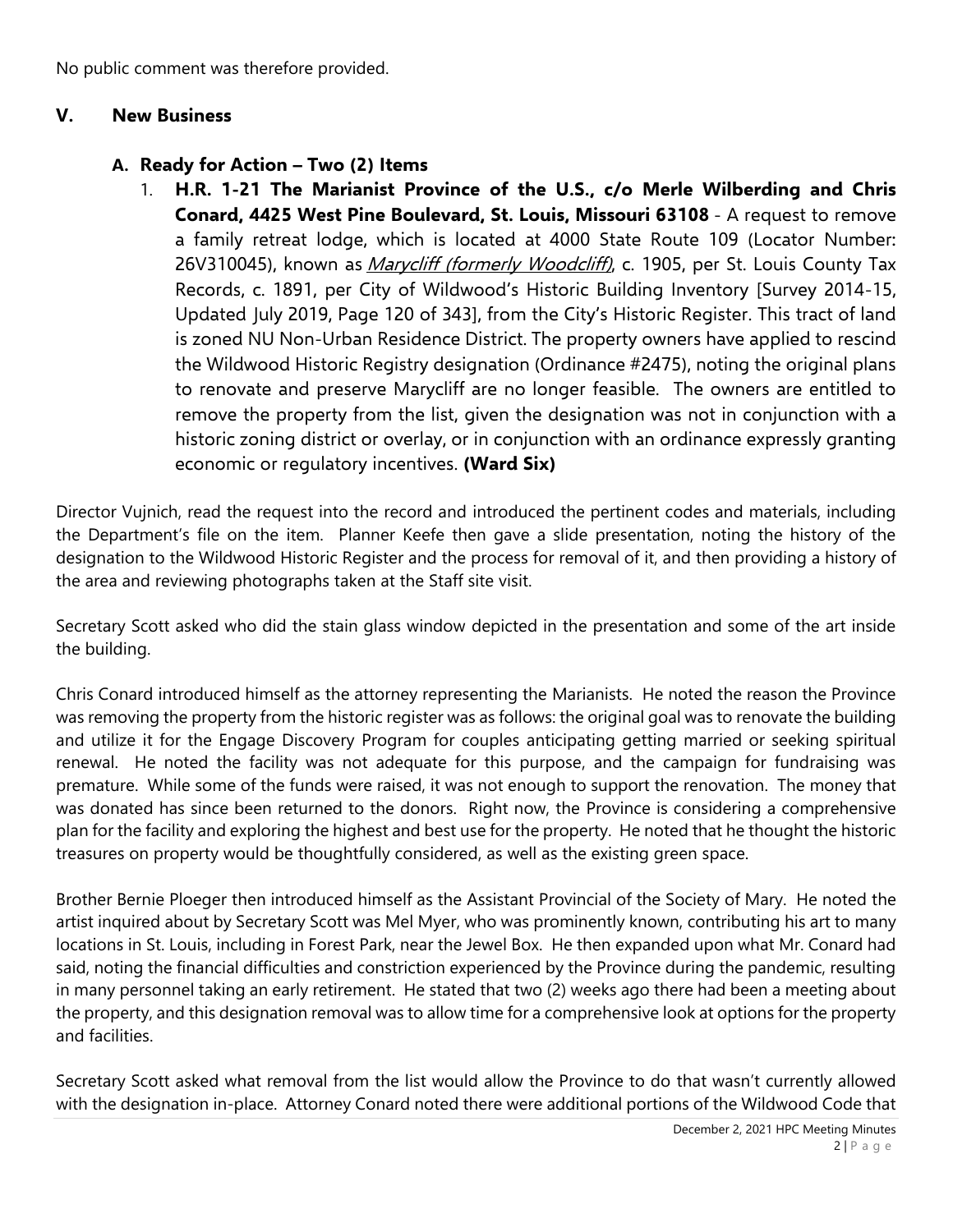would need to be met. Director Vujnich expanded, noting the Certificate of Appropriateness process was required, if there were exterior alterations to the building at the site. If the Province were to consider demolition, the Historic Preservation Commission would still have a right to visit the site and document the asset. The removal of the designation, therefore, does eliminate a layer of review.

Secretary Scott noted that in any review, the Historic Preservation Commission would seek to be flexible with the owners, in service to maintaining the asset.

Director Vujnich noted that the Province had been a good community organization in the area, providing land to Great Rivers Greenway for the extension of Al Foster Memorial Trail and allowing City of Wildwood to utilize facilities onsite for its events. He stated he was confident the assets on the property would be thoughtfully considered.

Secretary Scott asked if there was a motion to close the hearing and asked Director Vujnich to review the process again. Commissioner Bachert motioned to close the hearing. Vice-Chair Stevens seconded the motion. Motion passed by unanimous voice vote.

## 2.Proposed 2022 Work Program **(Wards – All)**

Vice-Chair Stevens took over as Acting Chair and asked Planner Keefe to present the 2022 Work Program. Planner Keefe gave a brief overview, noting the items to be removed from the program in 2022, including the Memorial Tribute program and Missouri Bicentennial activities, and then identified the redesign of the Points of Interest Map, and addition of outreach activities targeted to youth, historical review of the Poërtner Park property, and exploration of a partnership with the community of Westland Acres in celebration of its 100-year anniversary.

Secretary Scott noted outreach to youth could be closely tied into Essen Log Cabin. Secretary Scott motioned to approve the work program. Commissioner Bachert seconded the motion. The motion approved by unanimous voice vote.

- B. Not Ready for Action Two (2) Items
	- 1. Discussion Regarding the Age Threshold Used to Determine Qualification as Historic **(Wards – All)**
	- 2. Overview of Maintenance Bids for Old Pond School **(Ward One)**

## **VI. Old Business**

## **A. Ready for Action – Three (3) Items**

1.Certified Local Government Annual Reporting Process **(Wards – All)**

Acting Chair Stevens noted Planner Keefe did a fantastic job on the report. Planner Keefe stated that the report had been submitted to the State Historic Preservation Office (SHPO).

**2.** Draft of Nomination Form for Champions of History Recognition **(Wards – All)**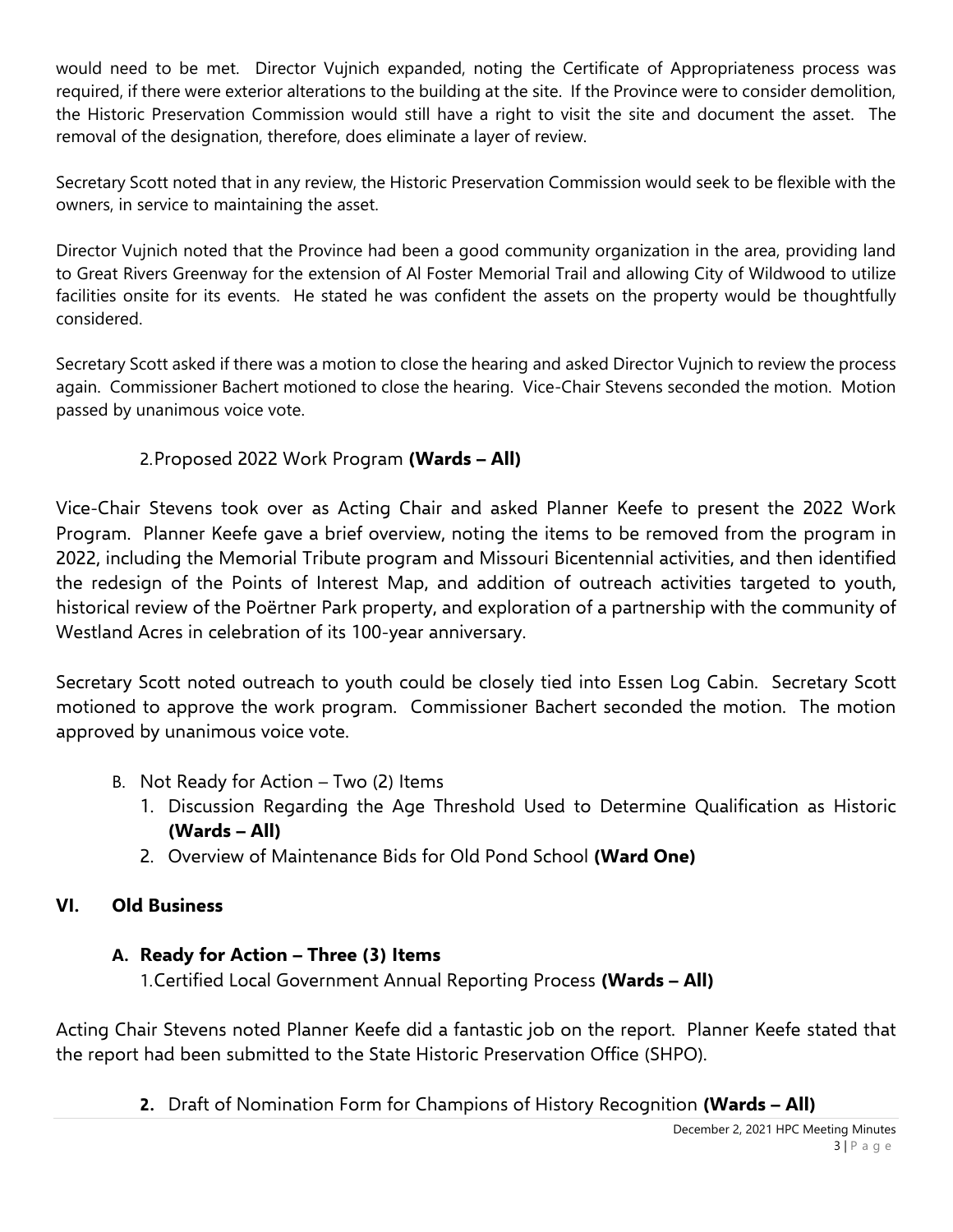Director Vujnich presented the history of the process in developing the Memorial Program. He noted that City Council had ultimately endorsed the program. He then brought up a comment from Vice-Chair Stevens regarding the inconsistency of the eight-year requirement for Champions of History, given the maximum sixyear term limit for Historic Preservation Members. He noted the Department would correct that issue, but was seeking final approval of the application form to go forward.

Secretary Scott stated he felt the criteria listed on the forms should be more of an example, not a requirement, for being nominated. Director Vujnich noted he would bring the program back to the Commission for final review, but he would like acceptance of the application form.

Secretary Scott made a motion to accept the application form. Commissioner Bachert seconded the motion. The motion passed by unanimous voice vote.

## **3.** Update on 2021 Work Program (**Wards – All**)

Director Vujnich noted this work program involved the end-of-year update. He spoke to the installation of the parking pad at the Orrville Historic Marker, noting it was not yet been completed, but a priority for the Department. He then noted that Jill VonGruben's edits to the Incorporation Chapter had been provided to Commissioners in their packets. He suggested comments should be ready for the January meeting. He then thanked Commissioners for participating in the training opportunities offered in November.

Finally, Director Vujnich suggested that the promotional efforts for Route 66 should take priority in the next year, in preparation for the upcoming Route 66 Roadside Park.

Secretary Scott asked if the City had recorded the three (3) trainings he had attended. Planner Keefe confirmed that she had received that information and noted that every Member on the call had participated in at least one (1) training. She gave her thanks. Director Vujnich noted the Department would try to get back to providing local speakers to the Commissioners as additional training opportunities.

- B. Not Ready for Action Three (3) Items
	- 1. Discussion Regarding the Future Location for the Essen Log Cabin **(Wards – All)**
	- 2. Development of Work Program for Historic Route 66 Promotion **(Wards – All)**
	- 3. Update on Kohn Park Sign **(Ward One)**

## **VII. Review of Proposed Zoning/Plats/Site Development Plans/Demolition Requests**

Director Vujnich noted Chris Chivetta had purchased the property at 25 Centaur Road and planned to develop it for a few home sites. Before he finalizes his plans, he has offered to do a pre-meeting with the Commission to discuss the historic buildings present on the site. Planner Keefe will be scheduling the tour.

## **VIII. Other Matters for Consideration – Three (3) Items**

A. Meeting Format 2022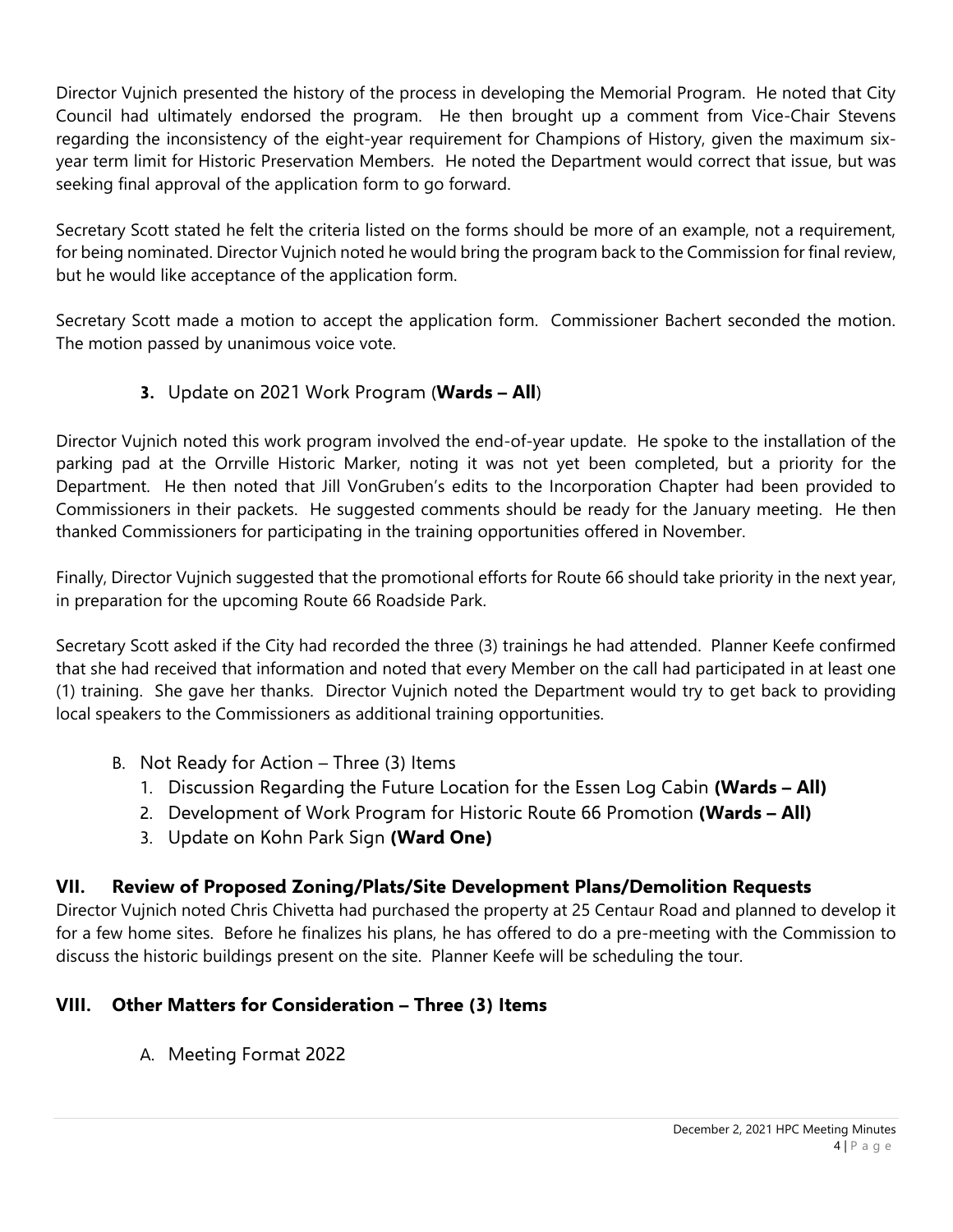Secretary Scott said he would like to meet in-person. He suggested all present could wear masks and sit six feet apart. Commissioner Bachert said he would like to meet in-person, and he felt that the Commission could accomplish so much more that way and get to know one another.

Commission Liaison Broyles expressed a concern, stating she would love to meet in-person, but her son has cancer and consequently has a compromised immune system. She noted that, while she has received all her shots and wears a mask, she is very cautious.

Acting Chair Stevens asked about the possibility of a hybrid meeting. Director Vujnich confirmed it was an option, but that there were challenges associated with it, and the group would need to meet in City Council Chambers to achieve it versus the Community Room.

Commission Liaison Broyles asked if City of Wildwood has considered requiring people to show proof of vaccination. Director Vujnich stated he did not believe it had yet been considered or required. He was hesitant to comment on it without guidance from the Mayor or City Administrator. Council Liaison Nyhan noted she was not aware of any conversation around it and felt it was a question for the City Attorney.

Acting Chair suggested a memorandum be sent out to the Commission, and Director Vujnich confirmed it would be after consultation with the City Attorney and City Administrator.

Commissioner Hensic typed into chat that in-person would be fine, depending on the future of the pandemic.

### B. Election of Officers

Acting Chair Stevens appointed Secretary Scott, Commissioner Bachert, and Commissioner Hensic to the Nominating Committee. It was determined the group would meet with Planner Keefe, prior to the January meeting, to develop a slate of candidates.

### C. Cancelation of December 2021 Meeting

Commissioner Bachert motioned for the December meeting to be cancelled, and Secretary Scott seconded the motion. Motion passed by unanimous voice vote.

### **IX. Upcoming Meeting Date –** January 27, 2022 (Thursday)

### **X. Closing Remarks and Adjournment**

Secretary Scott commented he would like someone to come in to speak to "Adaptive Reuse of Historic Buildings." He suggested working with the State Historic Preservation Office (SHPO) to preserve the Route 66 buildings utilizing this strategy. He mentioned some bungalows that had been preserved in the City of Pacific.

Director Vujnich suggested Planner Keefe could contact SHPO regarding that topic and see if they'd be willing to connect with the Commission on the Zoom platform.

Director Vujnich reminded the group to look over the Incorporation Chapter.